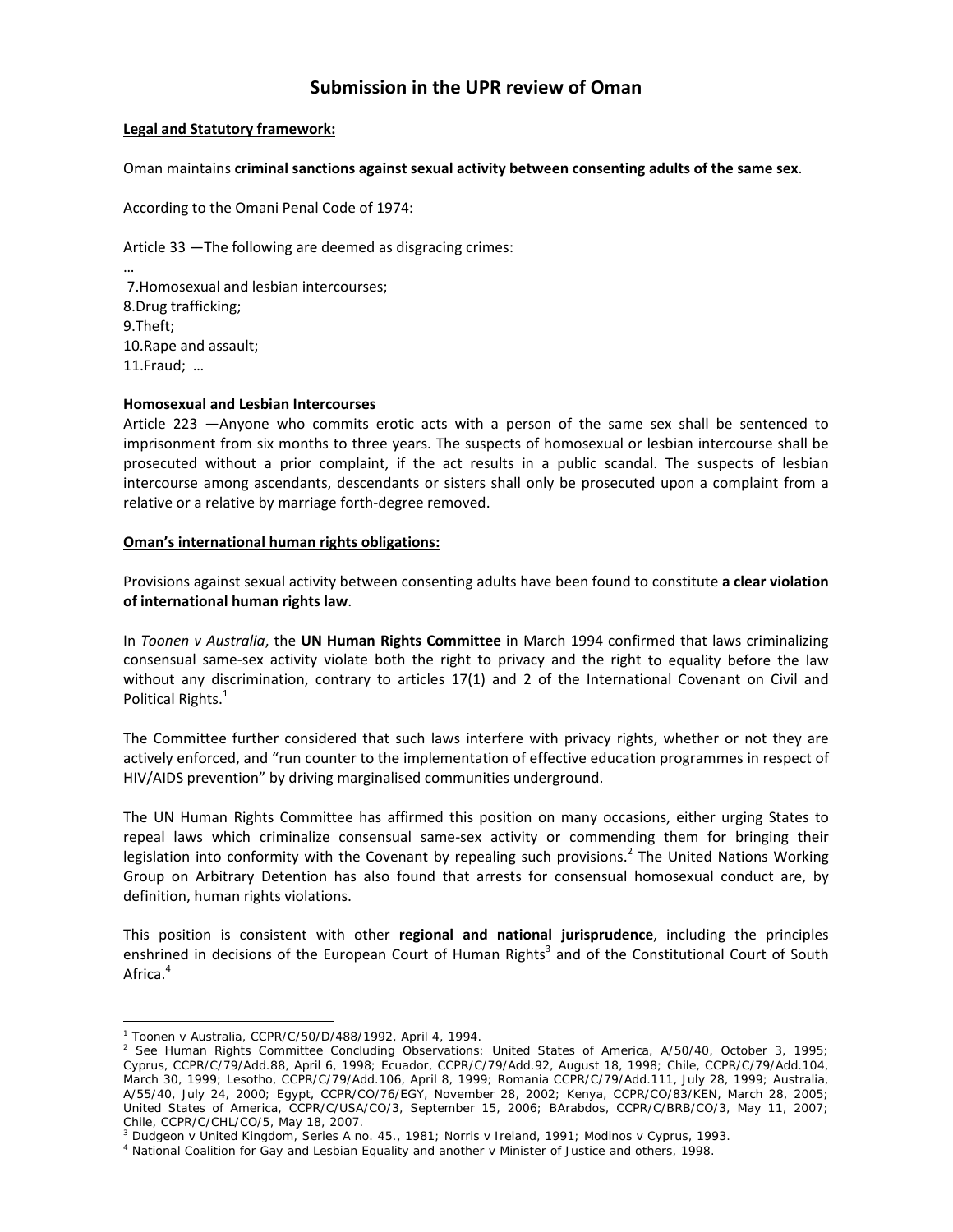The UN Special Rapporteur on the right to the highest attainable standard of physical and mental health recently highlighted that laws criminalising sexual conduct between consenting adults impede HIV education and prevention efforts and are incompatible with the right to health, a position affirmed by UNAIDS.

States' international obligations to respect the human rights of all persons, irrespective of sexual orientation and gender identity, were recently articulated in the "*Yogyakarta Principles on the Application of International Human Rights Law in relation to Sexual Orientation and Gender Identity*". The Principles were developed and unanimously adopted by a distinguished group of human rights experts, from diverse regions and backgrounds. These experts included judges, academics, a former UN High Commissioner for Human Rights, UN Special Procedures, members of treaty bodies, members of civil society and others.

Principle 2 of the Yogyakarta Principles affirms the right of all persons to equality before the law without discrimination on the basis of sexual orientation or gender identity, and specifically confirms the obligation of States to "repeal criminal and other legal provisions that prohibit or are, in effect, employed to prohibit consensual sexual activity among people of the same sex who are over the age of consent, and ensure that an equal age of consent applies to both same‐sex and different‐sex sexual activity."

Principle 6 of the Yogyakarta Principles affirms the right of all persons, regardless of sexual orientation or gender identity, to the enjoyment of privacy without arbitrary or unlawful interference, and confirms States' obligation to "repeal all laws that criminalise consensual sexual activity among persons of the same sex who are over the age of consent, and ensure that an equal age of consent applies to both same‐sex and different-sex sexual activity."<sup>5</sup> The Principles also call on States to "ensure that criminal and other legal provisions of general application are not applied to *de facto* criminalise consensual sexual activity among persons of the same sex who are over the age of consent."

The **UN High Commissioner for Human Rights**, Ms. Navanethem Pillay, in a statement to a High‐level Meeting on Human Rights, Sexual Orientation and Gender Identity, United Nations (New York) Thursday, 18 December 2008, affirmed: "The principle of universality admits no exception. Human rights truly are the birthright of all human beings. (…) Sadly, … there remain too many countries which continue to criminalize sexual relations between consenting adults of the same sex in defiance of established human rights law. Ironically many of these laws, like Apartheid laws that criminalized sexual relations between consenting adults of different races, are relics of the colonial era and are increasingly becoming recognized as anachronistic and as inconsistent both with international law and with traditional values of dignity, inclusion and respect for all… It is our task and our challenge to move beyond a debate on whether all human beings have rights – for such questions were long ago laid to rest by the Universal Declaration – and instead to secure the climate for implementation... Those who are lesbian, gay or bisexual, those who are transgender, transsexual or intersex, are full and equal members of the human family, and are entitled to be treated as such."

## **Recommendation:**

 $\overline{a}$ 

We therefore recommend that the Human Rights Council, in its upcoming UPR review, urge Oman to bring its legislation into conformity with its commitment to equality and non‐discrimination, and its international human rights obligations, by repealing all provisions which may be applied to criminalise sexual activity between consenting adults of the same sex.

## **This information is submitted jointly by:**

• **ARC International**, an NGO with a full‐time presence in Geneva which engages with the UN Human Rights Council and related mechanisms to advance respect for human rights, including on the grounds of sexual orientation and gender identity.

<sup>&</sup>lt;sup>5</sup> Available in all 6 UN languages at: www.yogyakartaprinciples.org.